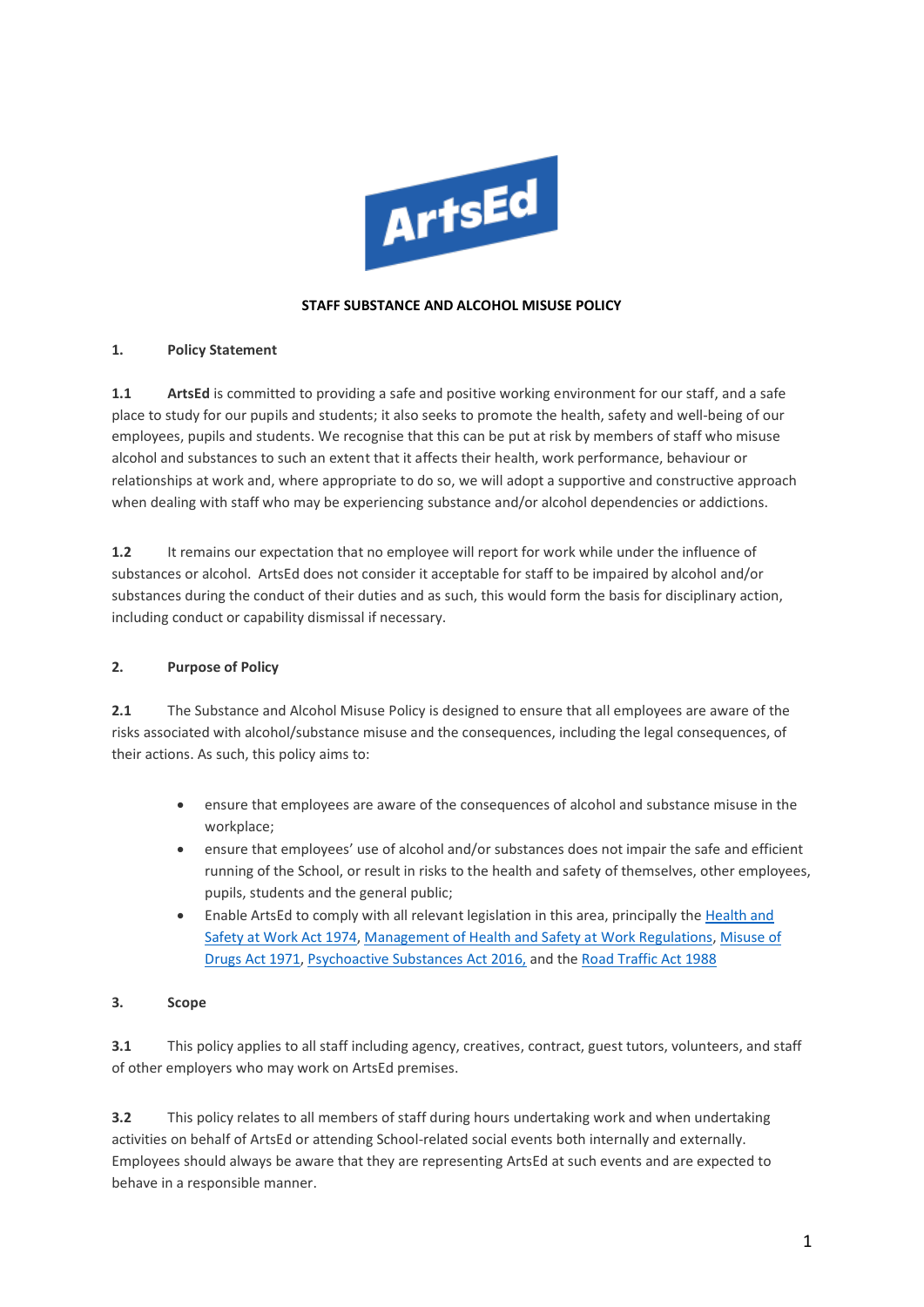**3.3** While ArtsEd has an interest in the general well-being of members of staff, what they do in their private lives is generally outside the scope of this policy unless it affects their work, interferes with the legitimate activities of other members of the School, brings ArtsEd into disrepute, or risks their safety or that of others.

**3.4** This policy should be read in conjunction with the following documents:

- i. [Health and Safety Policy](https://artsed003.blob.core.windows.net/policy/health-and-safety-policy.pdf)
- ii. [Staff Disciplinary Procedure](https://artsed003.blob.core.windows.net/policy/disciplinary-procedure.pdf)
- iii. [Safeguarding Policy](https://artsed003.blob.core.windows.net/policy/safeguarding-policy.pdf)
- iv. [Staff Code of Conduct](https://artsed003.blob.core.windows.net/policy/staff-code-of-conduct.pdf)

**3.5** Please refer to the Student Substance and Alcohol Misuse Policy for matters relating to the management of student related drugs and/or alcohol misuse.

**4. Definitions**

**4.1 Alcohol misuse:** Alcohol misuse is any drinking, either "intermittent or continual which negatively interferes with a person's behaviour, health, social functioning and/or work (including study) capability and conduct". Alcohol should be consumed sensibly and in moderation. Regular excessive drinking or 'binge' drinking may adversely affect individual staff, other staff, or students and visitors.

**4.2 Substance misuse:** The use of illegal drugs or psychoactive substances, the deliberate use of prescribed or over the counter drugs (when not for a medical condition) and the use of solvents, either intermittent or continual which interferes with a person's health, social functioning and/or work (including study) capability and conduct.

**4.3 Substance:** Any drug or psychoactive substance, whether illegal, prescribed or over the counter or solvents such as glue or butane. Prescribed and over-the-counter medication, their possession and use, is recognised as legitimate if taken responsibly and as per the instruction of the healthcare practitioner such as a GP, nurse prescriber, dentists, or Pharmacist. Drugs and substances covered in this policy are those that come under the Misuse of Drugs Act 1971 and Psychoactive Substances Act 2016 (Links above)

#### **5. General Principles**

**5.1** All employees (as defined above) are required to familiarise themselves with this policy and comply with its provisions.

**5.2** Members of staff should notify their line manager if they are taking prescribed medication that could affect their ability to work safely and, in such circumstances, should consider a period of sickness absence.

**5.3** Strict confidentiality will be maintained when dealing with individuals under this policy, within the limits of what is practicable and within the law.

**5.4** In all cases, advice should be sought from the Head of HR where there is any uncertainty.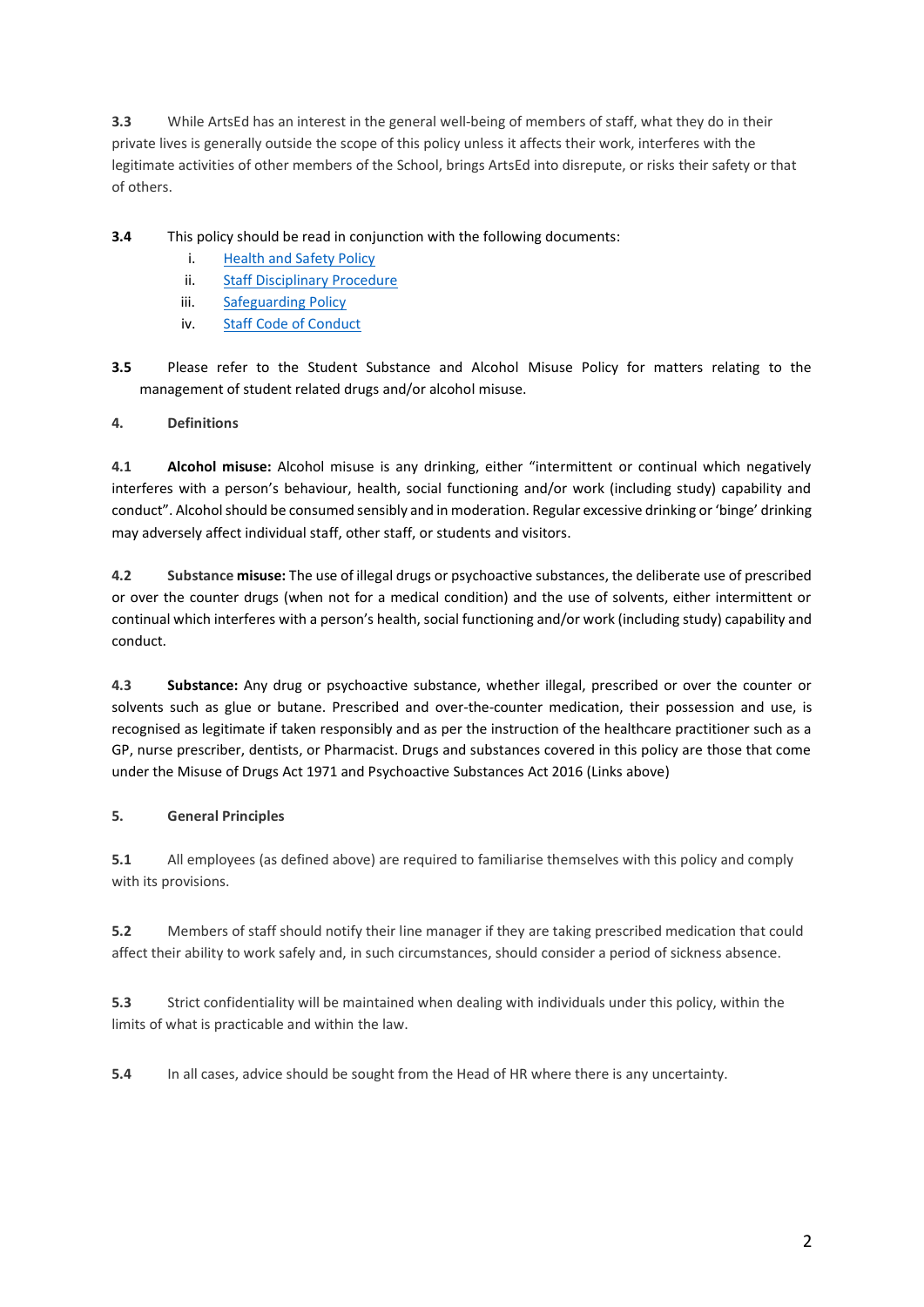## **6. Supporting staff**

**6.1** Managers should seek guidance from the Head of HR if they suspect a member of staff is under the influence of alcohol or a substance. It is the responsibility of the manager to discuss their concern with the member of staff as soon as possible if their behaviour, performance, or absence may indicate a possible problem with alcohol or substance misuse. It is not the line manager's responsibility to diagnose substance or alcohol misuse.

**6.2** Any employee who is concerned that they may have a dependence on a substance or alcohol is encouraged to seek help from their GP. They should also approach their line manager and/or the Head of HR so that appropriate workplace support can be considered to assist rehabilitation and aid recovery.

**6.3** Any employee who believes that a colleague is dependent on a substance or alcohol should initially encourage them to seek help. Where this is not possible or where the individual refuses to accept that there is an issue, the employee should share their concerns in confidence with their own line manager or with the Head of HR.

**6.4** If ArtsEd believes that an employee is dependent on a substance or alcohol, the Head of HR may refer the individual to an Occupational Health adviser for assessment. Advice may also be sought from the individual's GP or counsellor as appropriate (with the consent of the member of staff concerned).

**6.5** Reasonable periods of absence for advice and treatment for dependence on alcohol or substance will be treated in accordance with the sickness absence policy and time off for medical and/or counselling appointments should be granted.

**6.6** In some cases an employee who has successfully recovered from a dependency on alcohol or substance may become unable to continue working in a particular environment due to possible relapse. In such cases and wherever possible a suitable alternative post may be considered where this is feasible.

## **7. Disciplinary Action**

**7.1** If a disclosure of alcohol or substance dependency is made as a mitigating factor during any disciplinary or other formal action, the action may be suspended for an appropriate period to allow the individual to seek treatment and support, such as attendance at a rehabilitation programme, counselling, or other intervention.

**7.2** If, because of alcohol or substance dependency, an employee behaves or undertakes their work in such a way as to endanger the health and safety of themselves or of others, prompt corrective action will be taken to prevent damage or harm from being done. In such situations, although the substance or alcohol dependency will be taken into consideration, the individual may still be sanctioned in relation to any consequential behaviour where there are health and safety risks to themselves or others.

**7.3** Where help is refused or treatment unreasonably discontinued by the individual or where there is no improvement in behaviour and/or work performance, disciplinary procedures will be resumed and/or initiated and in some cases dismissal may be unavoidable.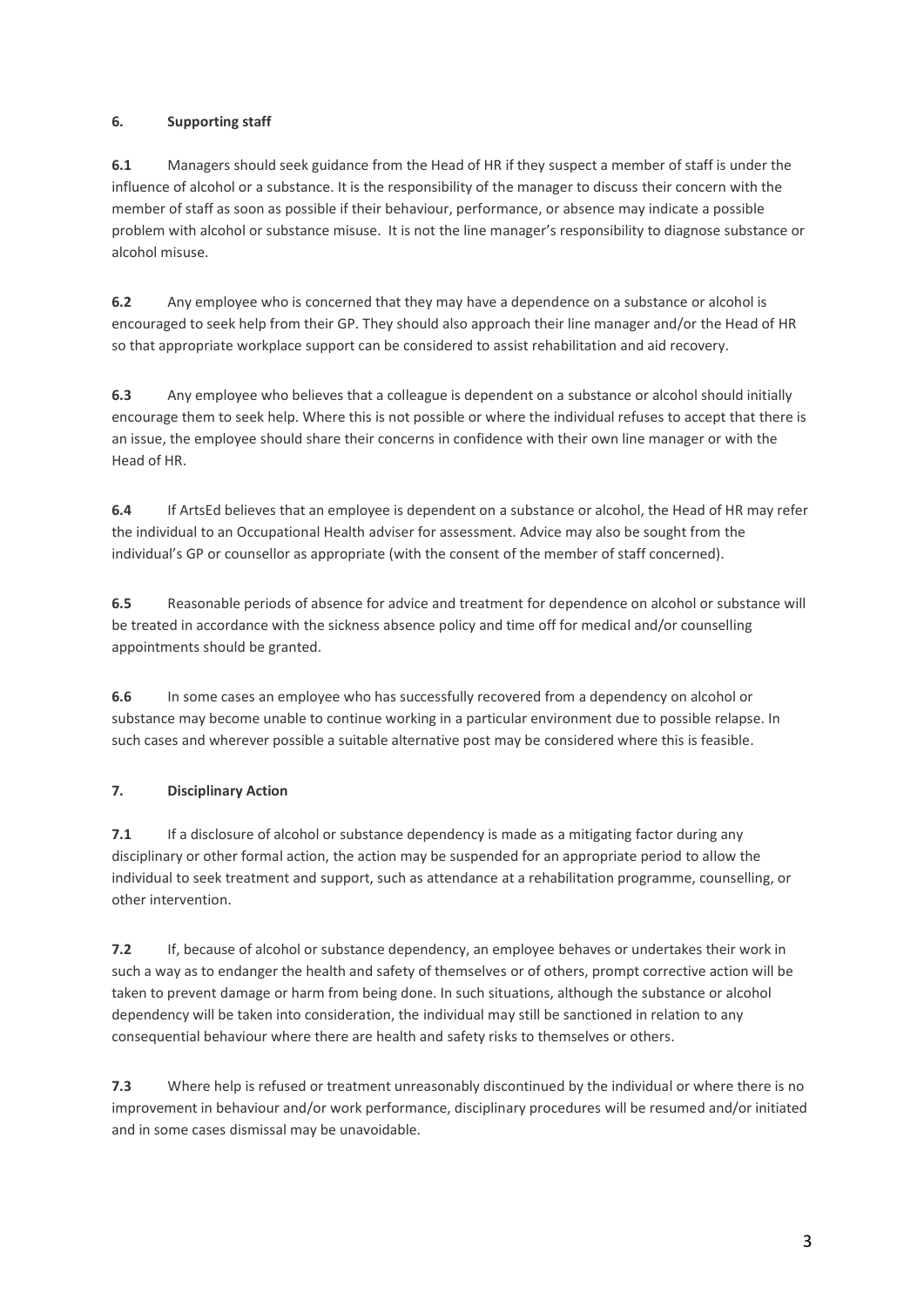**7.4** Where evidence warrants, the police will be informed of illegal substance or alcohol use or any activity or behaviour over which there are concerns as to its legality, such as having a drink-driving accident in a work vehicle or when using a personal vehicle on work-related business.

## **8. Zero Tolerance**

**8.1** ArtsEd operates a zero tolerance to substances and alcohol misuse in the course of a normal working day and at such other times that any staff member is representing ArtsEd. A small amount of alcohol is permissible at social functions where members of the Public, pupils or students are present.

**8.2** Staff should not bring, consume, or allow to be consumed, alcohol or such substances on ArtsEd premises in contravention to the principles and intentions of this policy.

# **9. GDPR and Data Protection**

9.1 All information obtained as part of this policy will be held and processed in accordance with General Data Protection Regulations (GDPR) as set out under the **Data Protection Act (DPA) 2018** and our Staff Privacy Notice. We will ensure that matters handled by us are undertaken with the appropriate level of confidentiality, noting that disclosure may be necessary where there is identified risk(s) or lawful grounds in accordance with data protection legislation. Information will only be made available, on legitimate grounds, to those who need it for the purposes of processing such data.

9.2 Information held about staff will be held securely and will not be excessive. Any information held will be relevant and limited to the purpose for which it is held and not held for longer than is necessary and in line with our retention schedules.

9.3 In some instances, staff information under this policy may need to be disclosed to another relevant staff for the matter to be managed.

9.4 Where we need to obtain/share information from a third party as part of managing a matter covered by this policy, we will only give the third party as much detail about a staff member and/or their case as is necessary by law and usually with the staff member's prior consent. Where we share a staff member's information with a third party, we will make them aware of that fact.

## **ANNEX A**

## **LEGAL FRAMEWORK**

- **The Health and Safety at Work Act 1974 - section 2** places a duty on an employer to ensure, as far as is reasonably practicable, the health, safety and welfare at work of their employees.
- **The Management of Health and Safety at Work Regulations 1999** places a duty on an employer to assess the risks to the health and safety of employees. This means an employer can be prosecuted if they knowingly allow an employee to continue working while under the influence of alcohol or substances and their behaviour places the employee themselves or others at risk.
- **The Misuse of Drugs Act 1971** makes it an offence for someone to knowingly permit the production, supply or use of controlled drugs on their premises except in specified circumstances (for example drugs prescribed by a doctor).